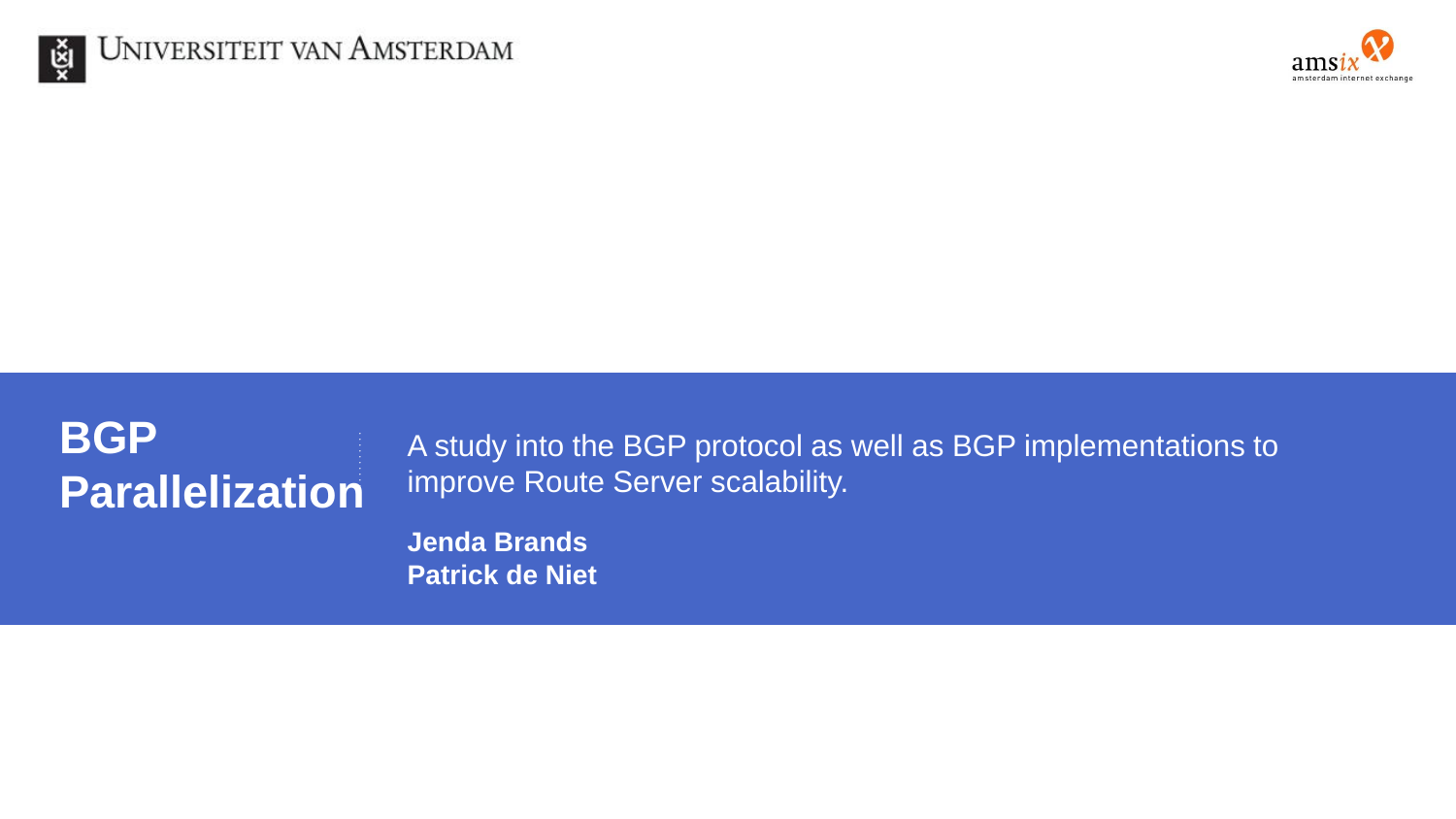



# **The internet is growing**



#### **NETWORKS**

### More prefixes announced

- De-aggregation of prefixes
- Thus, more prefixes announced
- Currently 673,602 prefixes (03-07-17)

#### ROUTES

More routes to prefixes announced

• More interconnections are made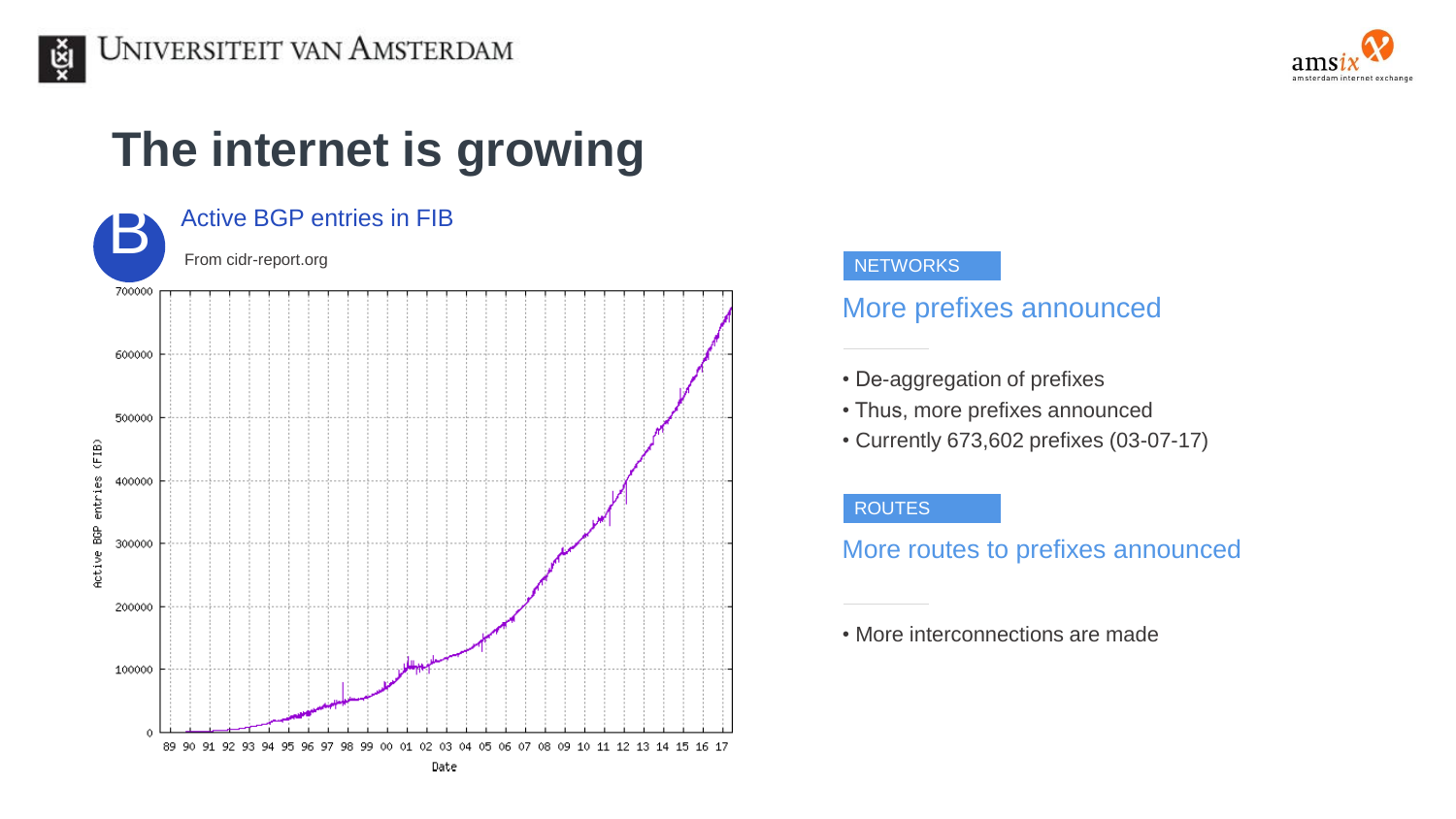



# **Introduction to internet exchanges**

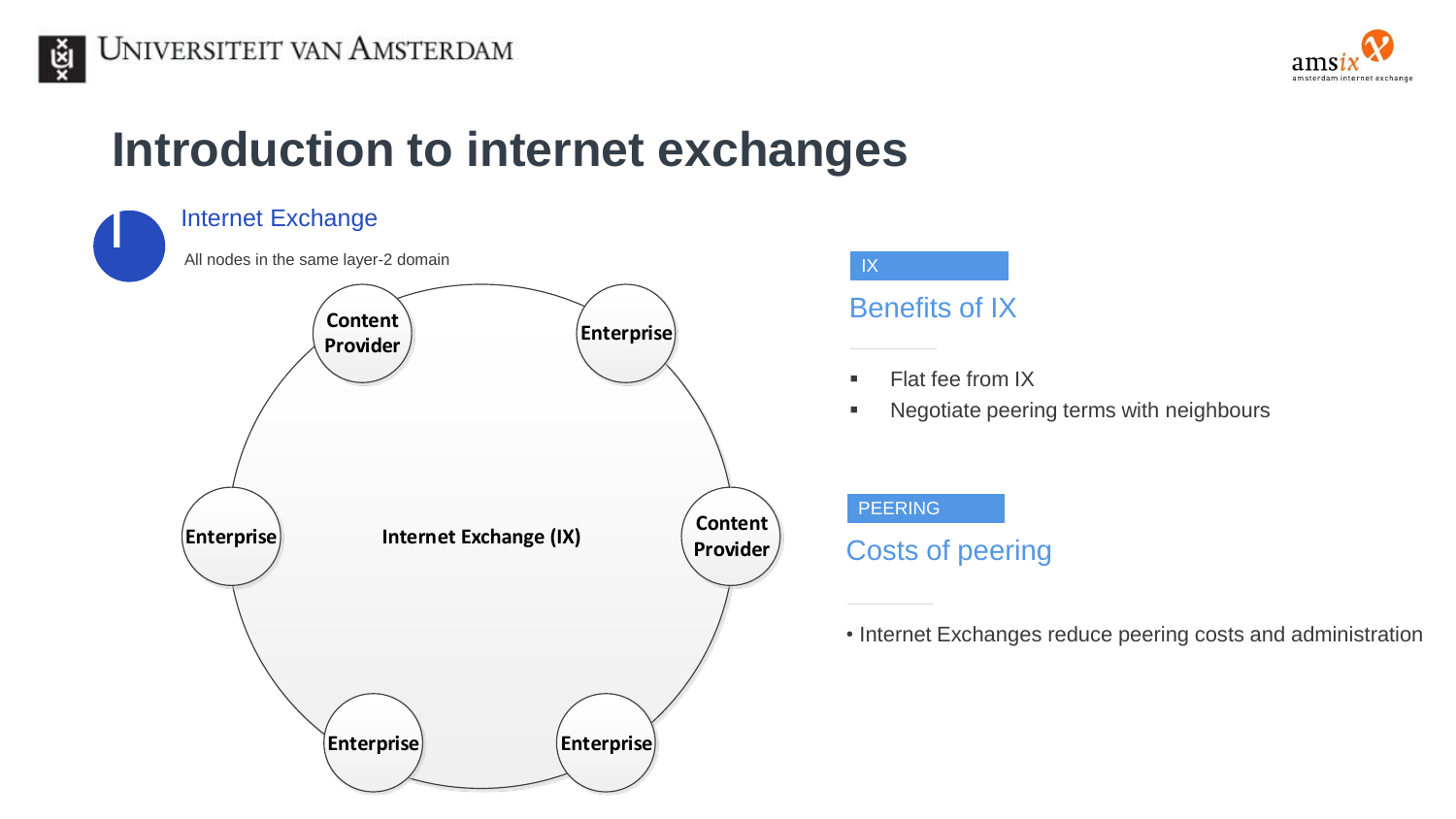



### **Introduction to route servers**



#### **BGP**

### Without Route Server

- 21 Peerings in full-mesh required (*N(N-1)/2*)
- 6 sessions per node
- Same layer 2 network
- **Lot of administration/configuration for all peers**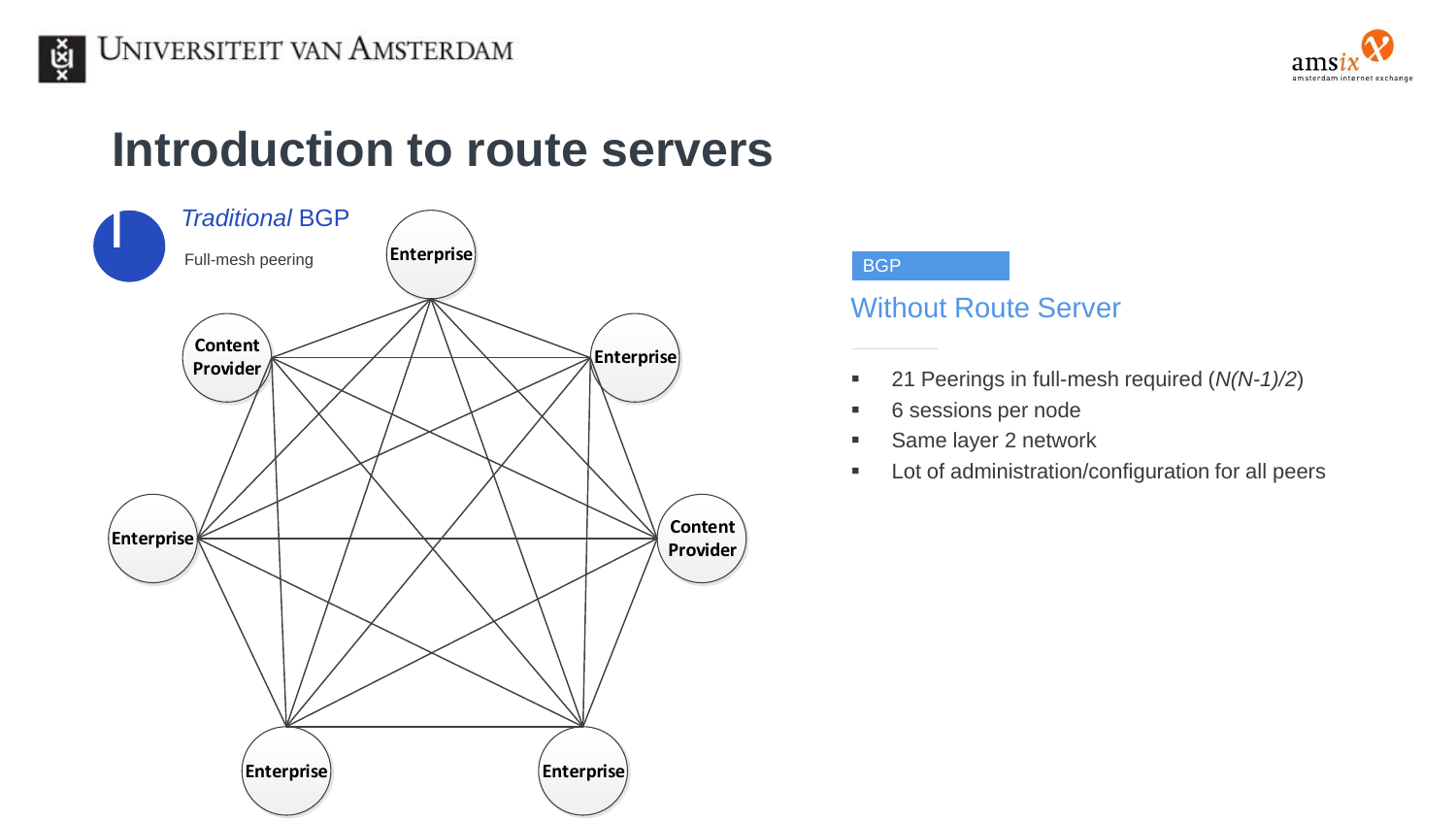



### **Introduction to route servers**



#### **BGP**

### With route server

- 14 Peerings required (*N2*)
- 2 sessions per node, each route server has 7
- Less administration/configuration needed for peering
- **Private peering possible**
- Route Server reduces load on clients

#### Problem

### Convergence time

- Maximum CPU usage on route server
- Aged routes on the clients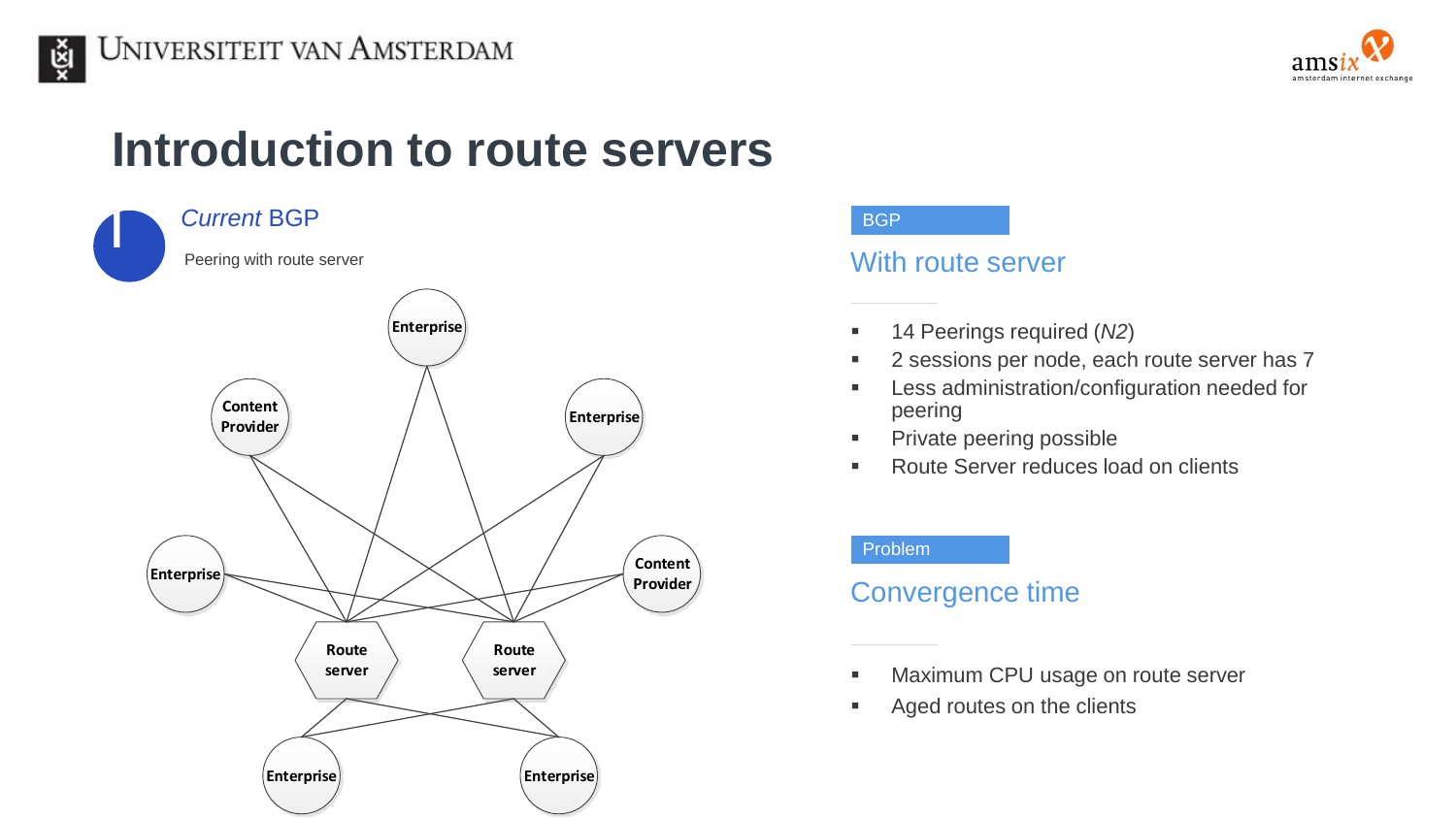



# **Problem summary**

Route servers are doing the heavy lifting and pushing BGP capabilities

As a result convergence times are increasing

The exact cause of this behaviour within BGP is unidentified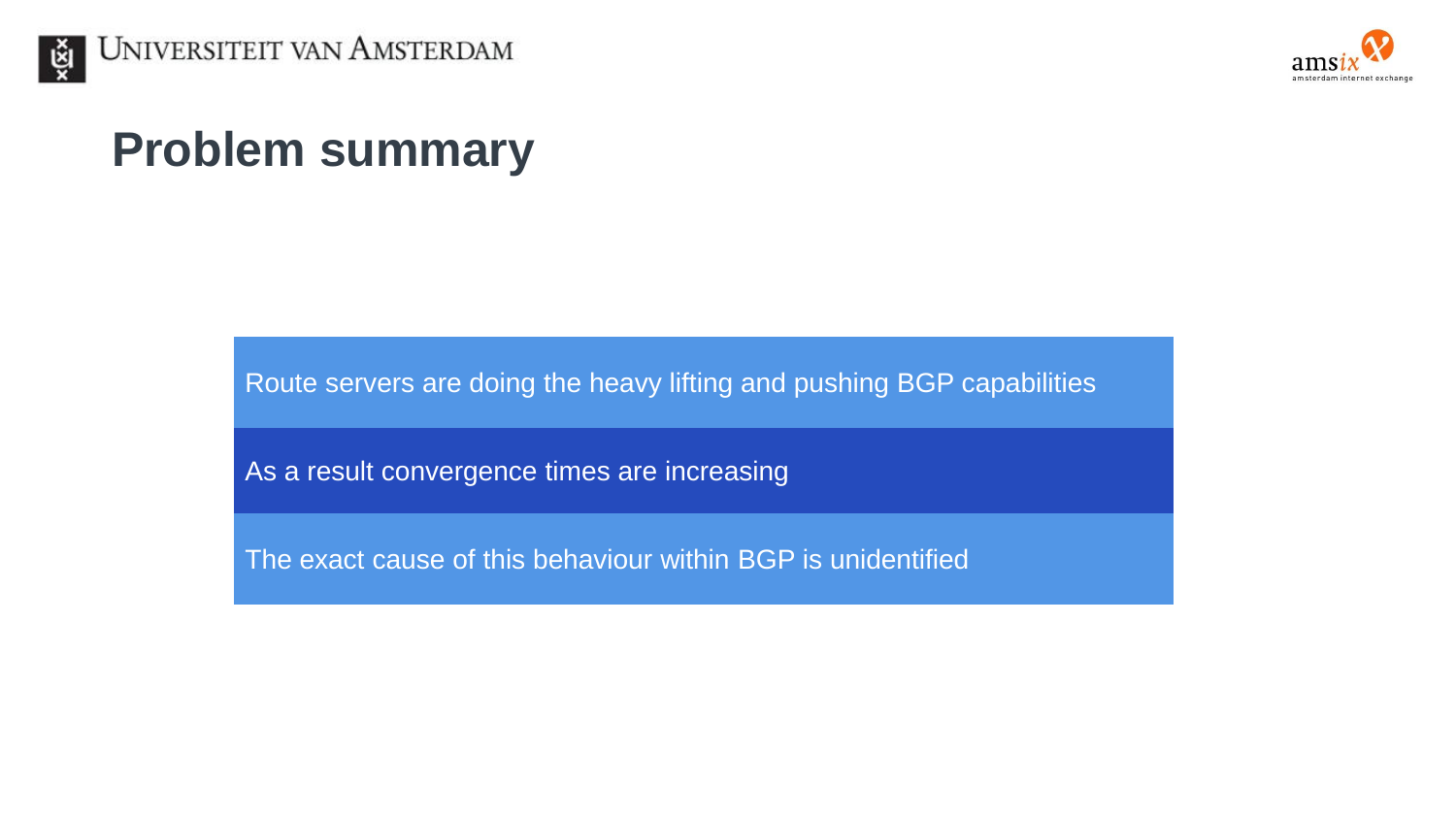



# **Research question**

What **improvements** can be made to the **Border Gateway Protocol** (BGP) or its **implementations** to resolve current **CPU bottlenecks** when **processing updates**?

- Why are current BGP implementations (inherently) single-threaded?
- What past work has been done to solve this specific issue?
- **What optimizations can be done to resolve this issue?**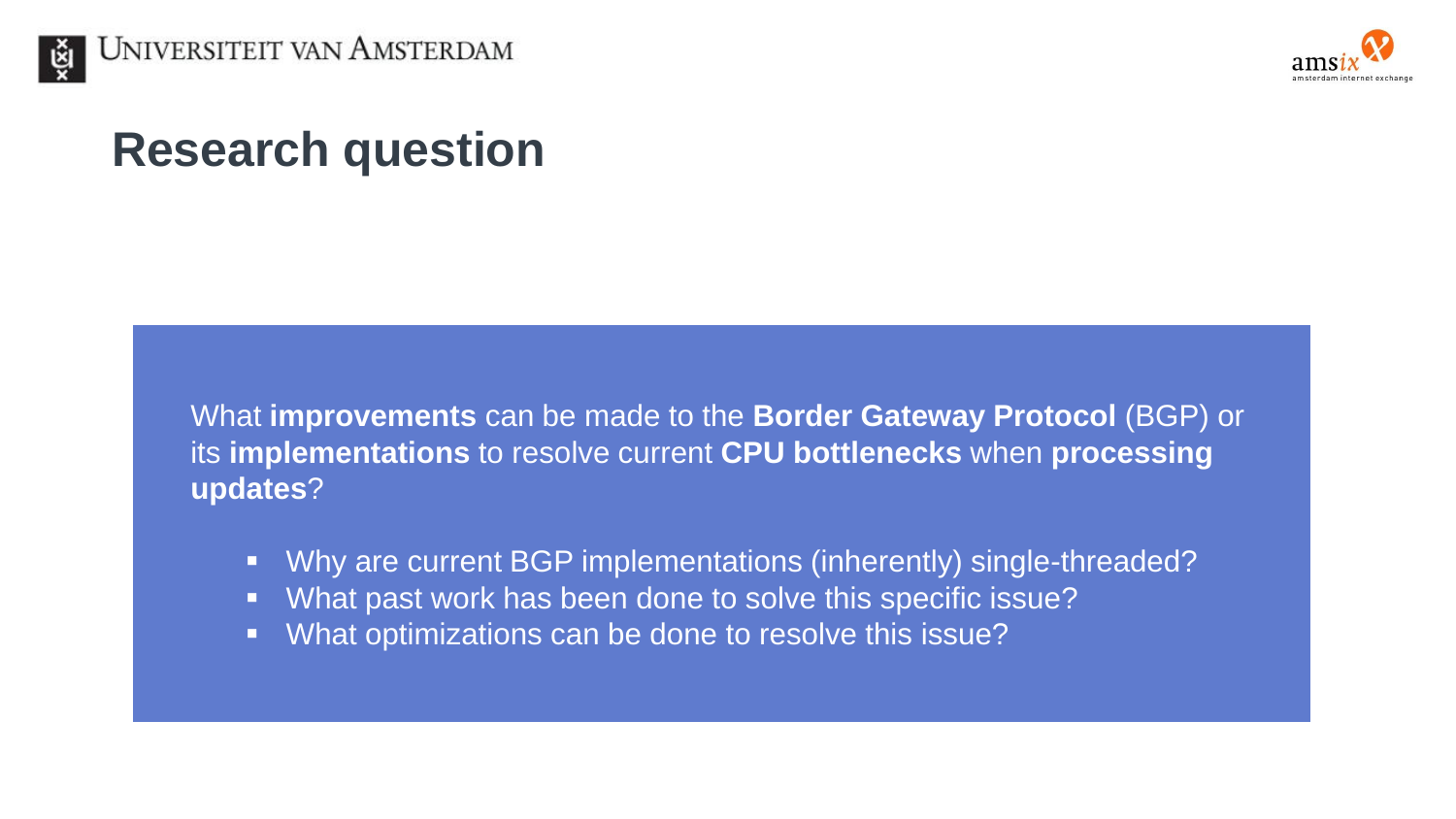



# **General BGP architecture**

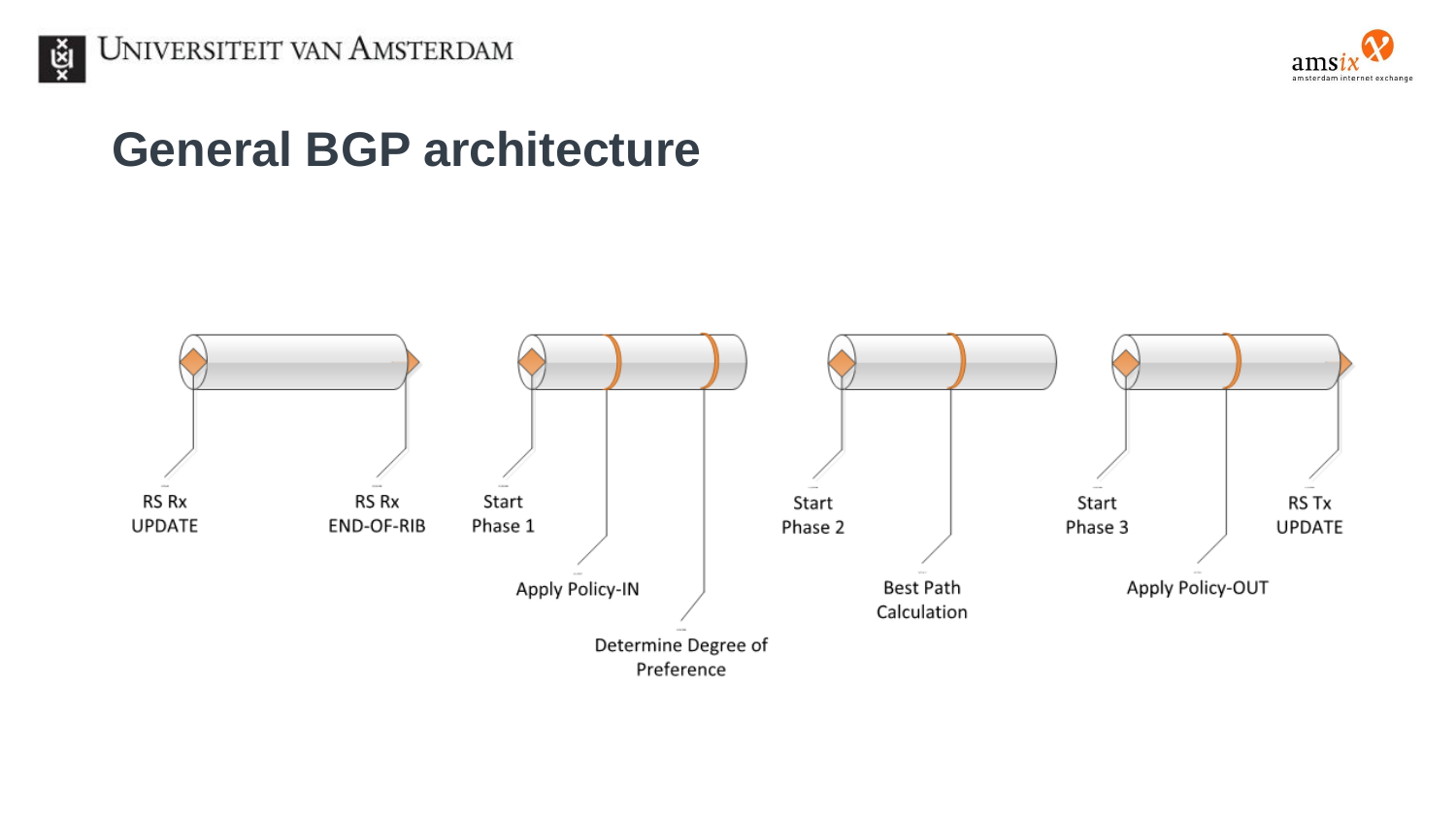

# **BGP specification (phase 1)**

UNIVERSITEIT VAN AMSTERDAM

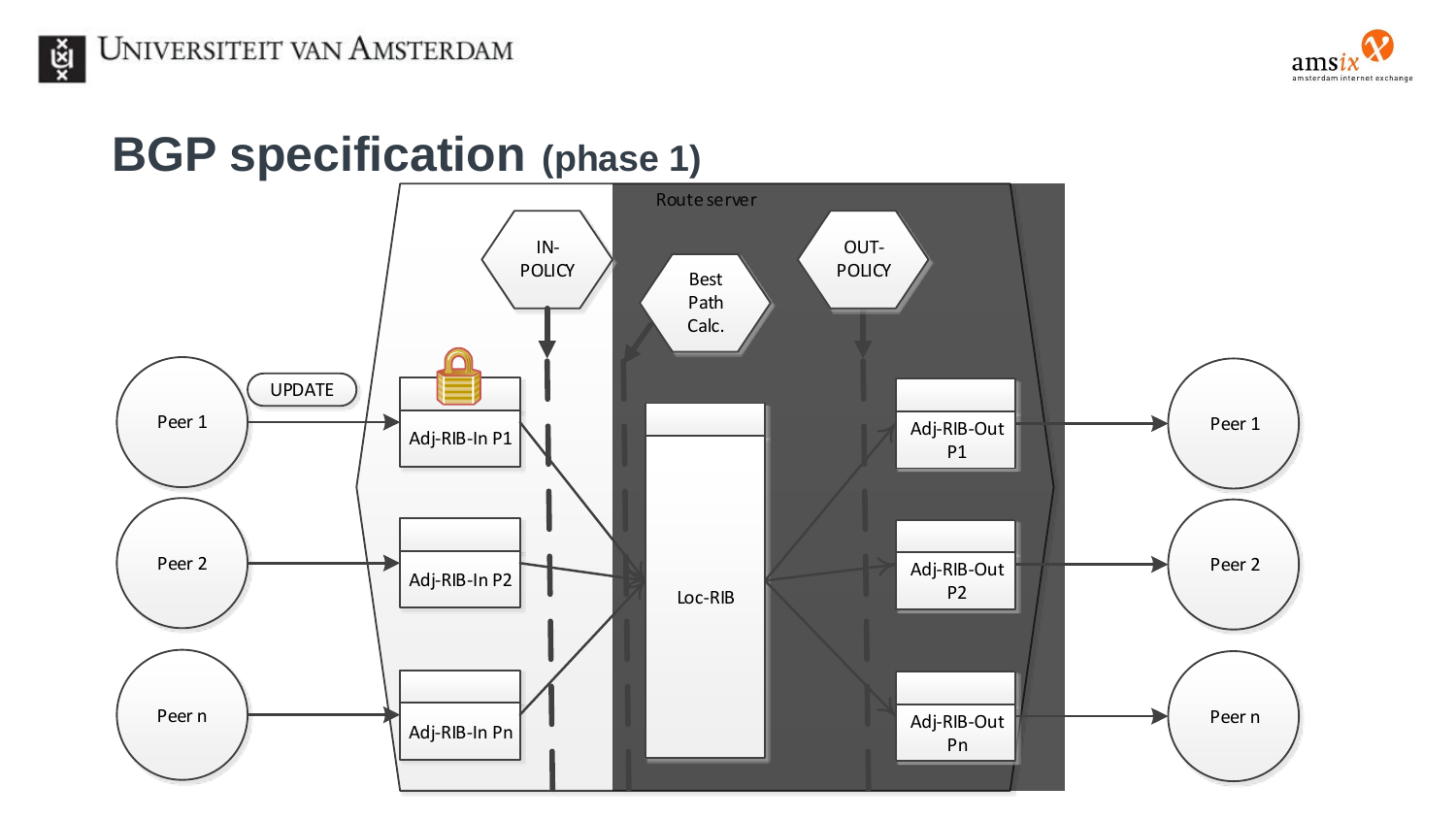

# **BGP specification (phase 2)**

 $\mathbf{x}$ 

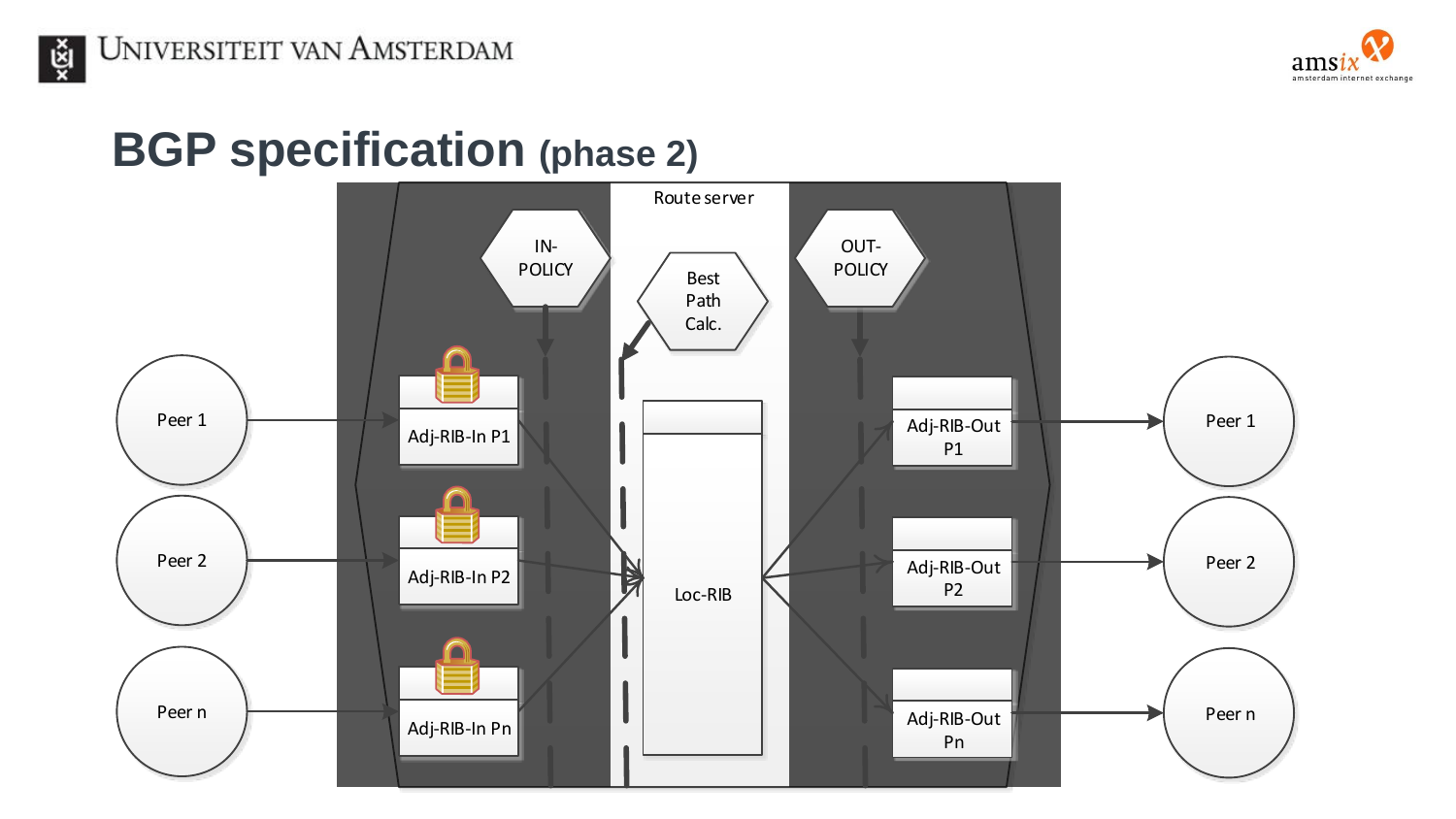

UNIVERSITEIT VAN AMSTERDAM

 $x_{\overline{\mathbf{X}}}^{\mathbf{x}}$ 

### **BGP specification (phase 3)**

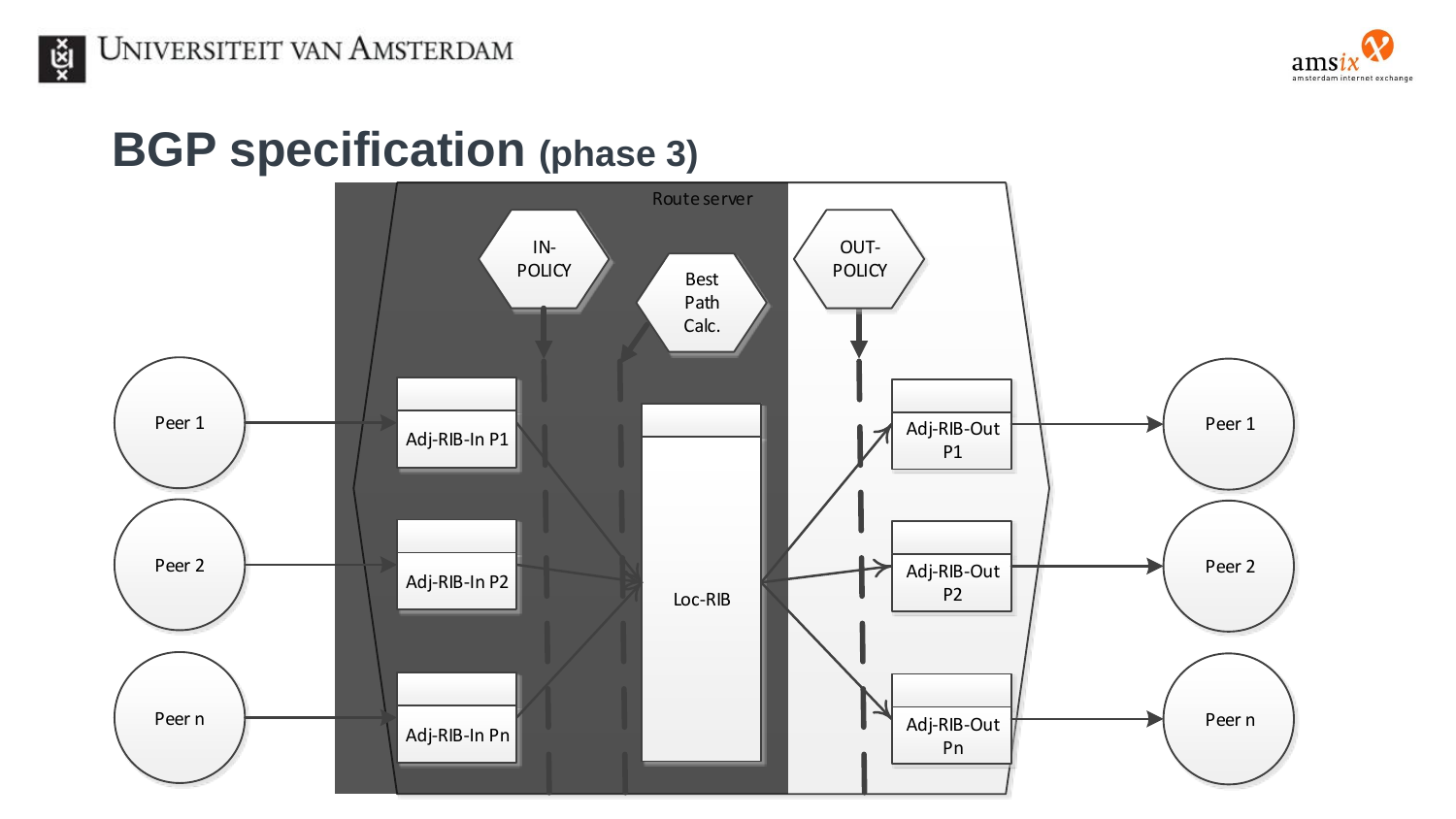



# **Testing scenarios**

#### SCENARIO<sub>1</sub>

### **THREE** to ONE

- **Three peers**
- One route server
- **Simulate link-flap**



#### SCENARIO 2

### **MANY** to ONE

- **Many peers**
- One route server
- **Simulate link-flap**



### **REAL** WORLD

- **Many peers**
- One route server
- **•** Overlapping prefixes
- **Simulate link-flap**

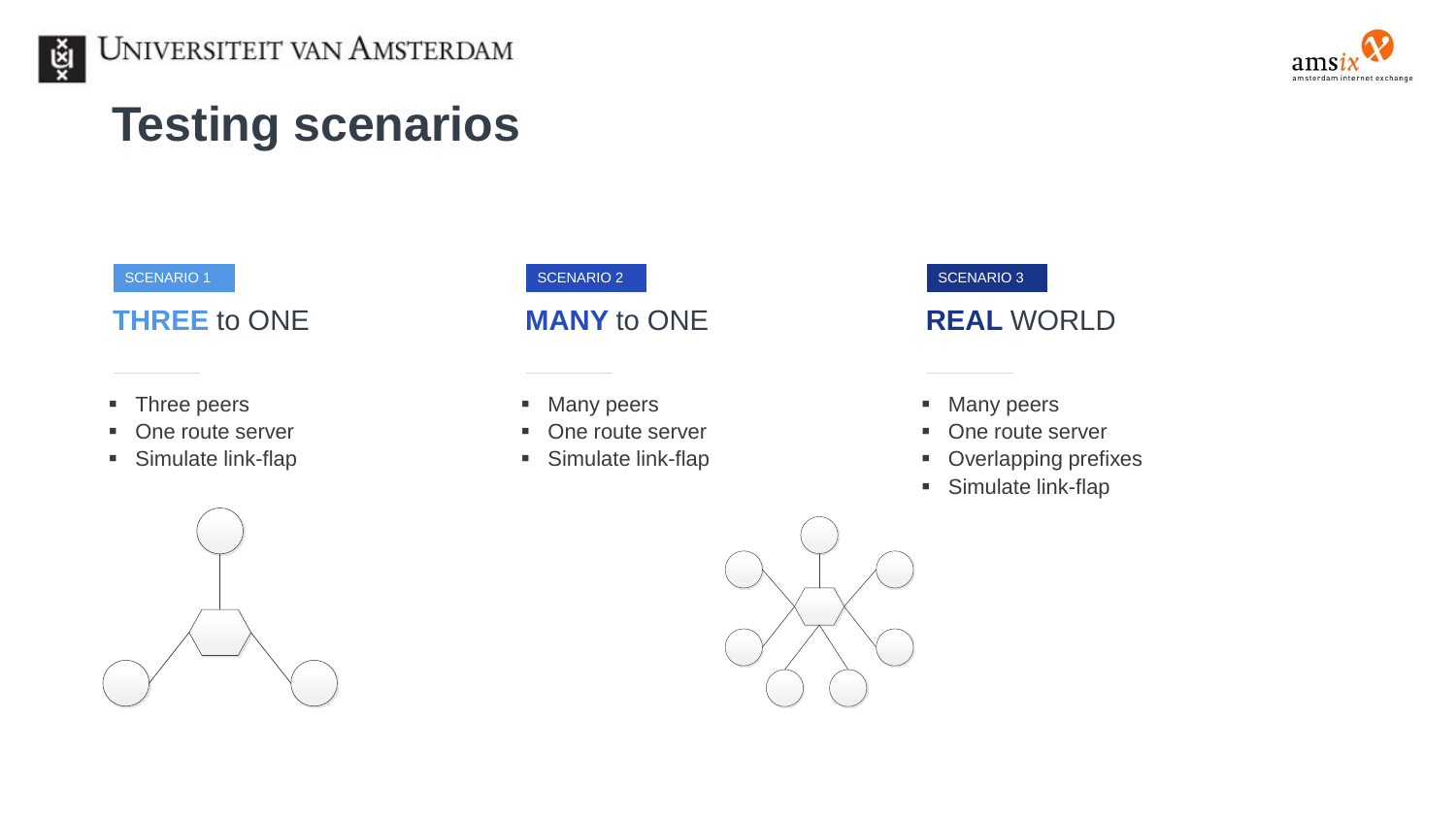



# **Testing scenarios**

#### SAME

All peers **SAME** prefix

- $\blacksquare$  Peer 1
	- $-1.0.0.0/24$
	- $-1.0.1.0/24$
	- $-1.0.2.0/24$
- $\blacksquare$  Peer 2
	- $-1.0.0.0/24$
	- $-1.0.1.0/24$
	- $-1.0.2.0/24$
- Peer n
	- $-1.0.0.0/24$
	- $-1.0.1.0/24$
	- $-1.0.2.0/24$

#### UNIQUE

All peers **UNIQUE** prefix

#### ■ Peer 1

- $-1.0.0.0/24$
- $-1.0.1.0/24$
- $-1.0.2.0/24$
- Peer 2
	- $-1.0.3.0/24$
	- $-1.0.4.0/24$
	- $-1.0.5.0/24$
- Peer n
	- $-1.0.6.0/24$
	- $-1.0.7.0/24$
	- $-1.0.8.0/24$

#### REAL-WORLD

### **REAL** WORLD

- Peer 1
	- $-1.0.0.0/20$
	- $-1.0.16.0/20$
	- $-1.0.32.0/20$
- Peer 2
	- $-1.0.4.0/23$
	- $-1.0.6.0/23$
	- $-1.0.8.0/23$
- Peer n
	- $-1.0.5.0/24$
	- $-1.0.7.0/24$
	- $-1.0.8.0/24$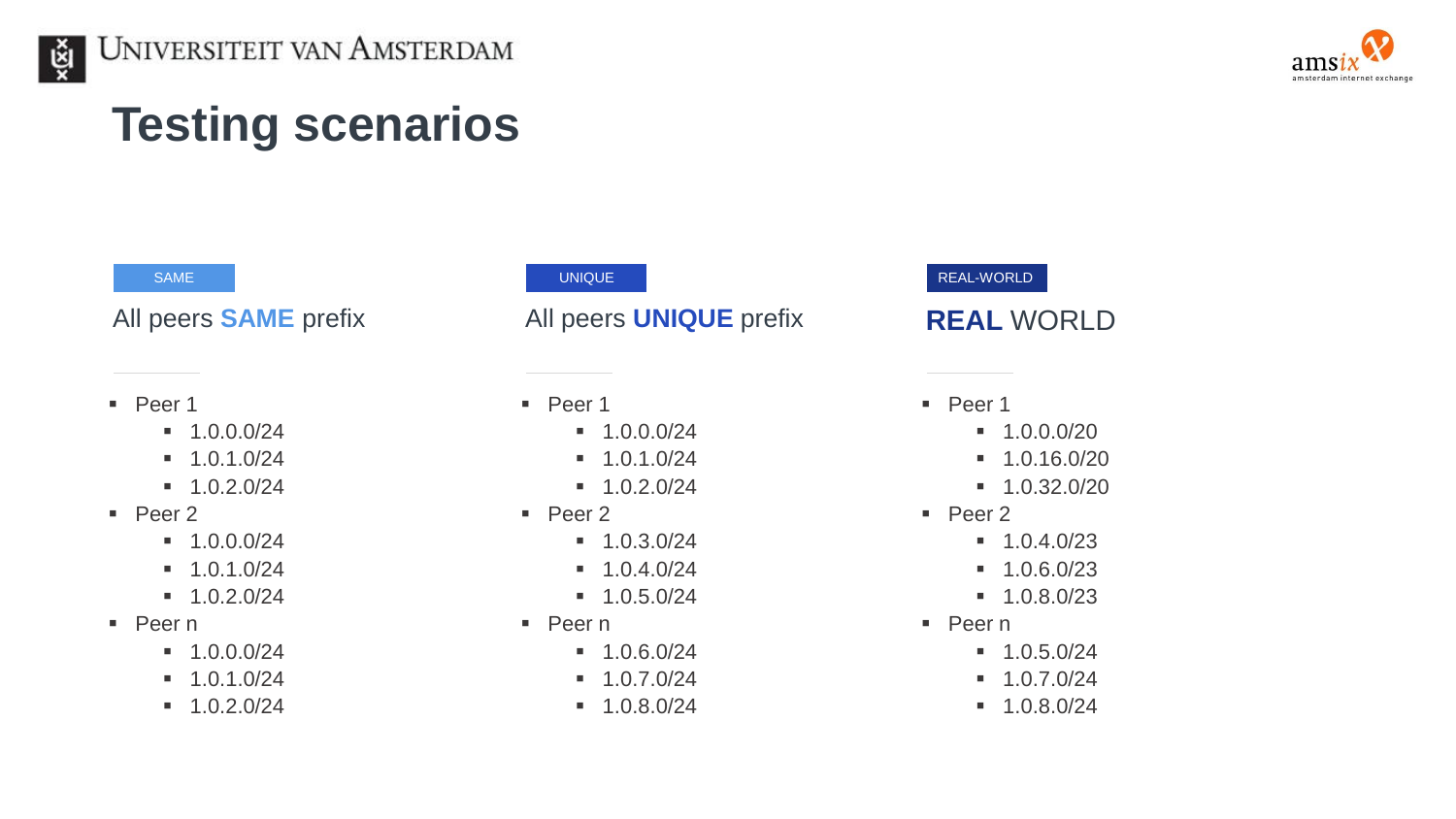

### UNIVERSITEIT VAN AMSTERDAM

# **Testbed**

**ROUTE SERVER**

**ONE** route server

- $\blacksquare$  Intel(R) Xeon(R) CPU E3-1220L V2 @ 2.30GHz (4 cores)
- 7.7GB RAM
- **BIRD BGP daemon**

**PEER SERVERS**

**EIGHT** servers for peers

 $\blacksquare$  Intel(R) Xeon(R) CPU L3426 @ 1.87GHz (8 cores)

- 7.7GB RAM
- Docker used for containers



### **800** peers max

■ ExaBGP daemons

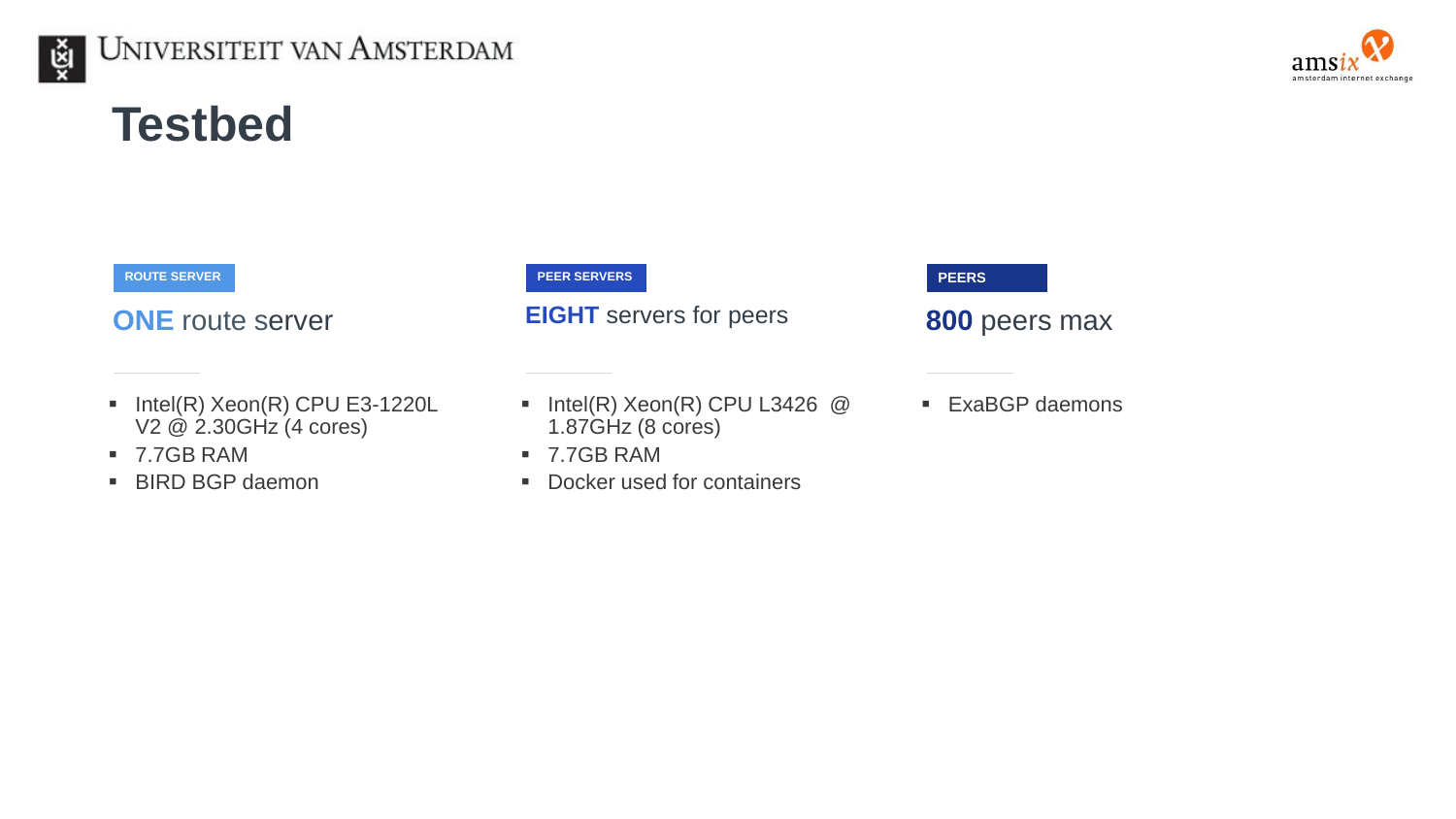

# **Definitions**

#### **CONVERGENCE**

What defines **CONVERGED**  state

- **Either** 
	- Got END-OF-RIB for last peer
	- **Stops sending UPDATES**

#### LINK FLAP

### All peers **UNIQUE** prefix

- **Simulate flapping link** 
	- **Bring link to RS down**

#### **METRICS**

#### What was **MEASURED**

- **CPU Utilization**
- **Memory Utilization**
- **Bandwidth**

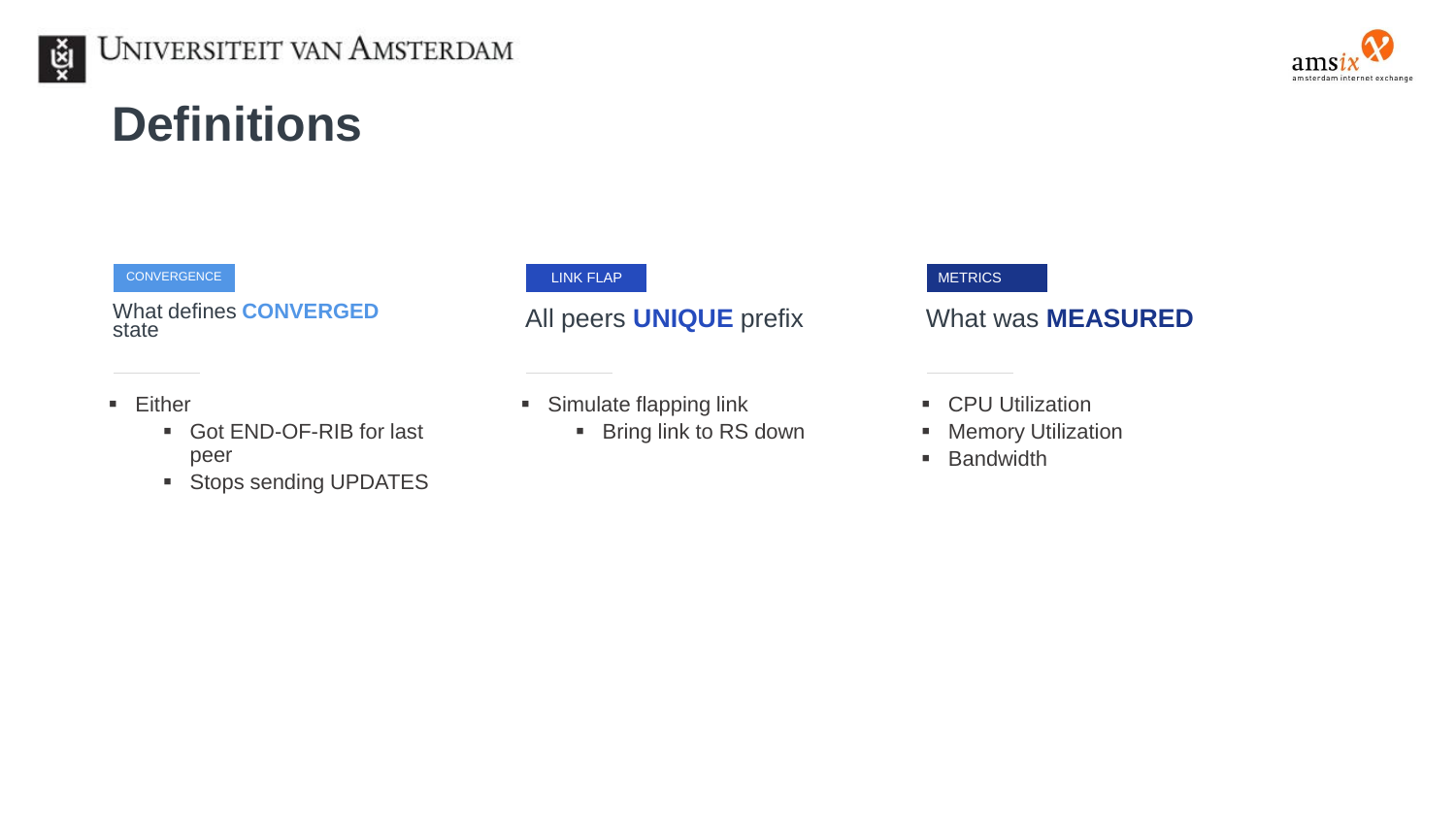# **Observations**





#### RESULTS

### Convergence times

- **EXECUTE:** Lower numbers show lower convergence times
- **Higher numbers show increasingly higher times**
- <sup>1</sup> 10,000 prefixes with 800 peers significantly higher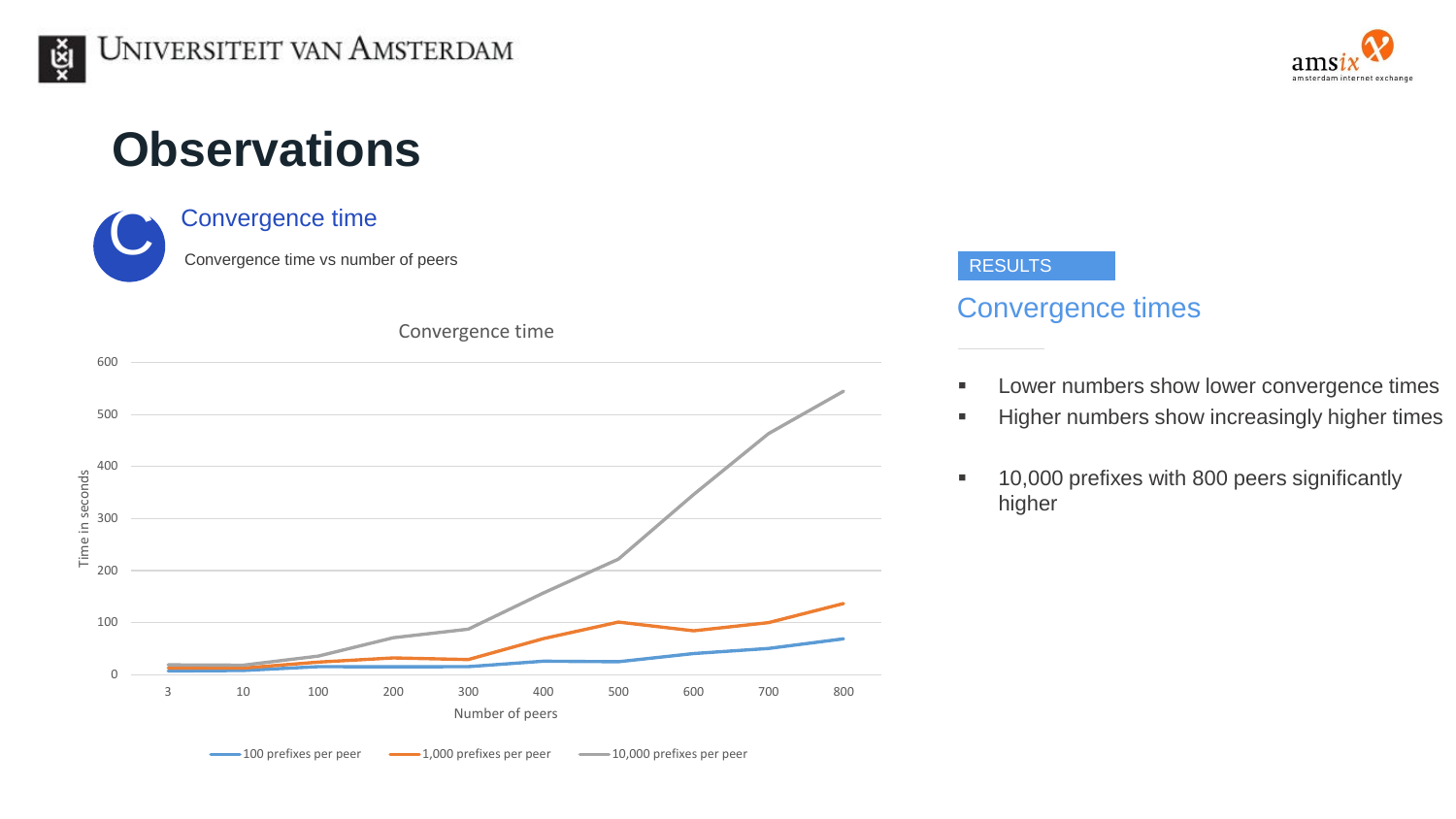# **Observations**

E Turning off export of routes





#### NO EXPORT

### Phase 3

- **Sending UPDATES disabled**
- "export none"
- **No significant difference**
- **Phase 3 (sending UPDATES) can not be the** issue
- **Unable to conclusively rule out remaining** phases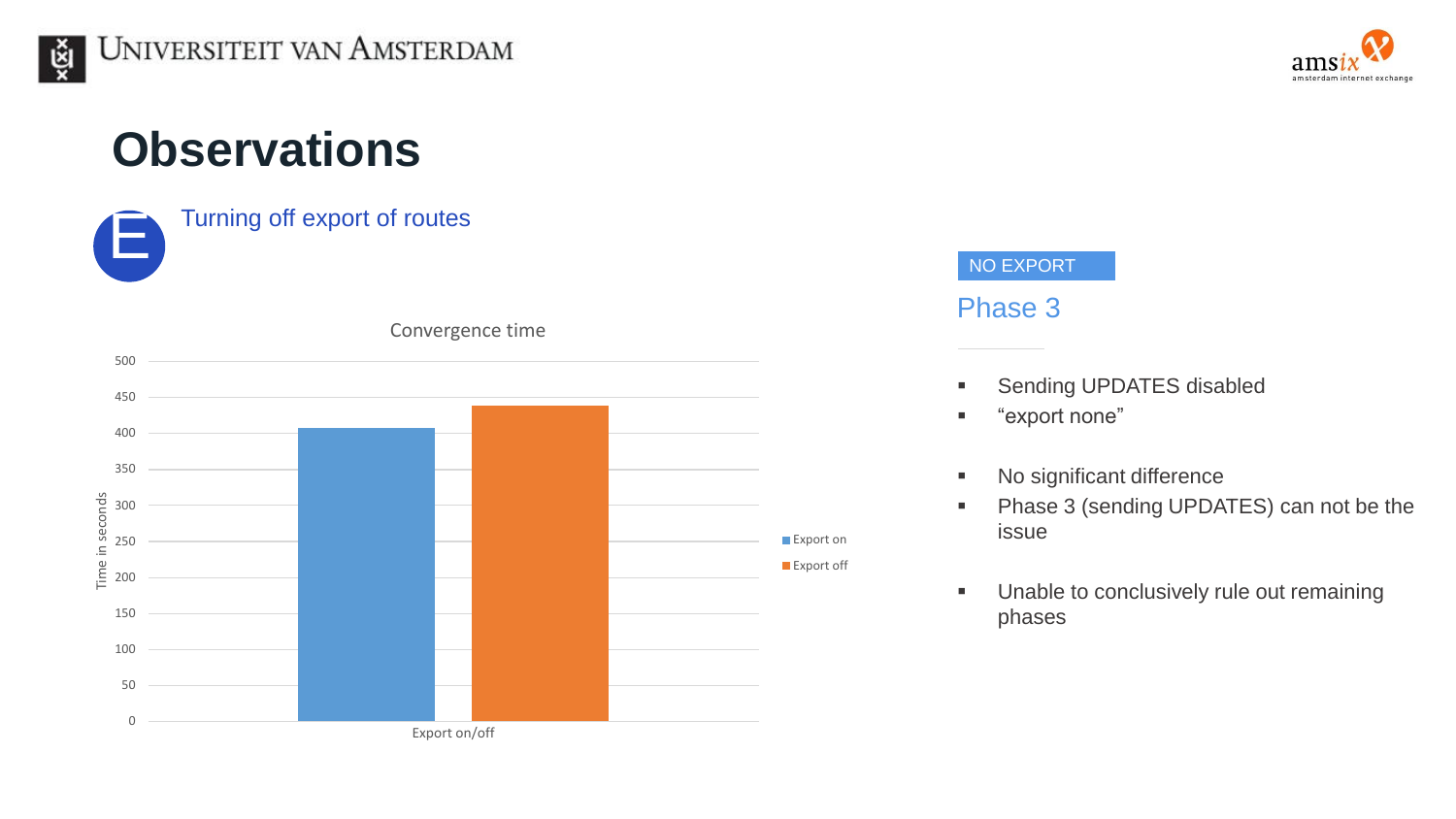

# **Solutions**

#### PROTOCOL

#### **PROTOCOL** improvements

- Snapshot of Adj-RIB-In
- Sorted on prefix
- Calculate hash on peer side
- With OPEN message send hash
- RS compares hash
- If hash is the same no need for full UPDATE

#### IMPLEMENTATION

### **IMPLEMENTATION** improvements

- **Load balance route servers**
- **Single endpoint for customers**
- **EXECP for internal convergence**
- **EXAGP** for peering

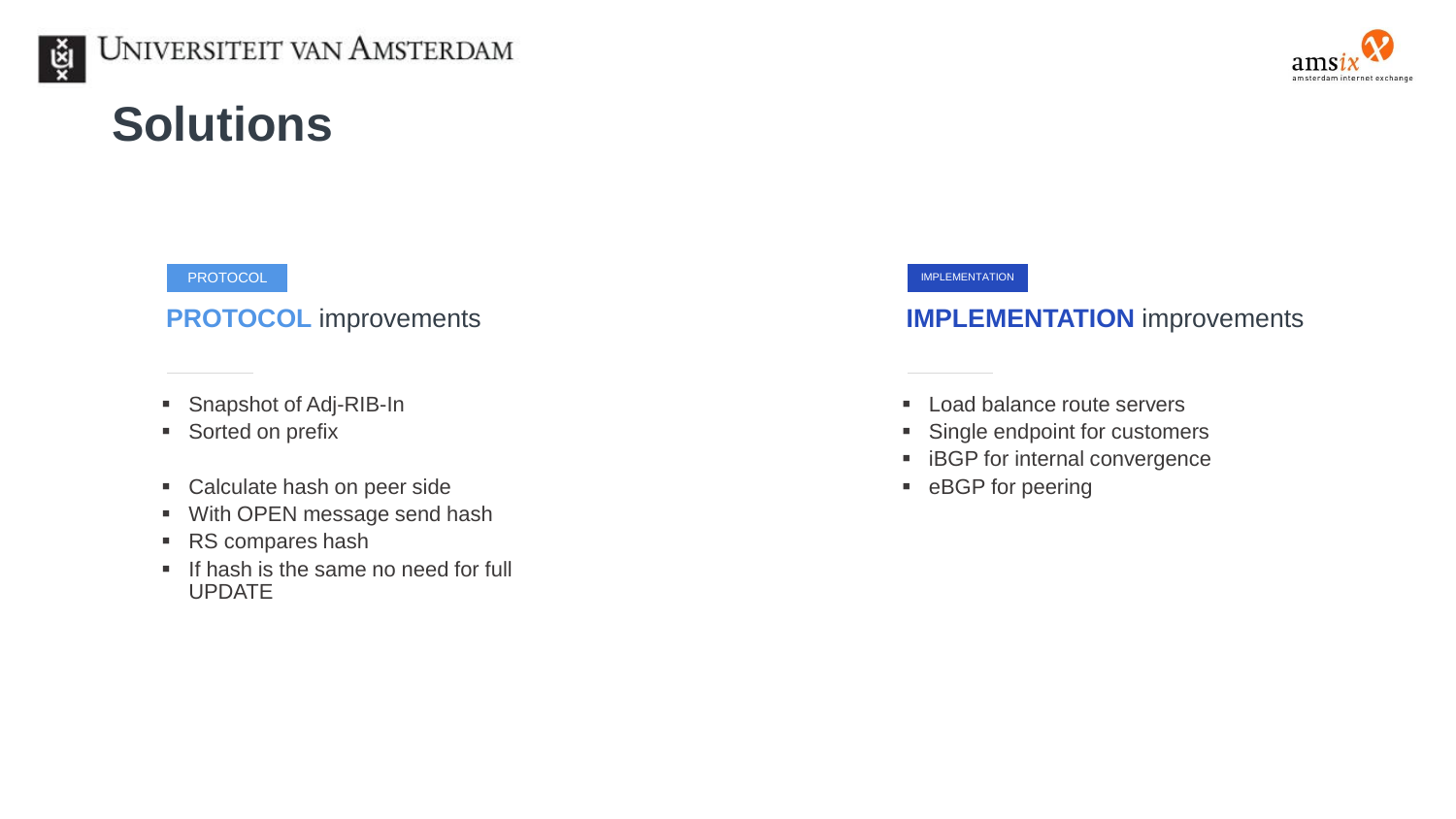# **Protocol solution**



### Protocol modifications



# amsterdam internet exchange

#### PREFIX BASED

### Create prefix based RIB-In

- **Create table per prefix**
- **Add all paths to that prefix**
- When starting Phase 2 calculation *only* lock that specific RIB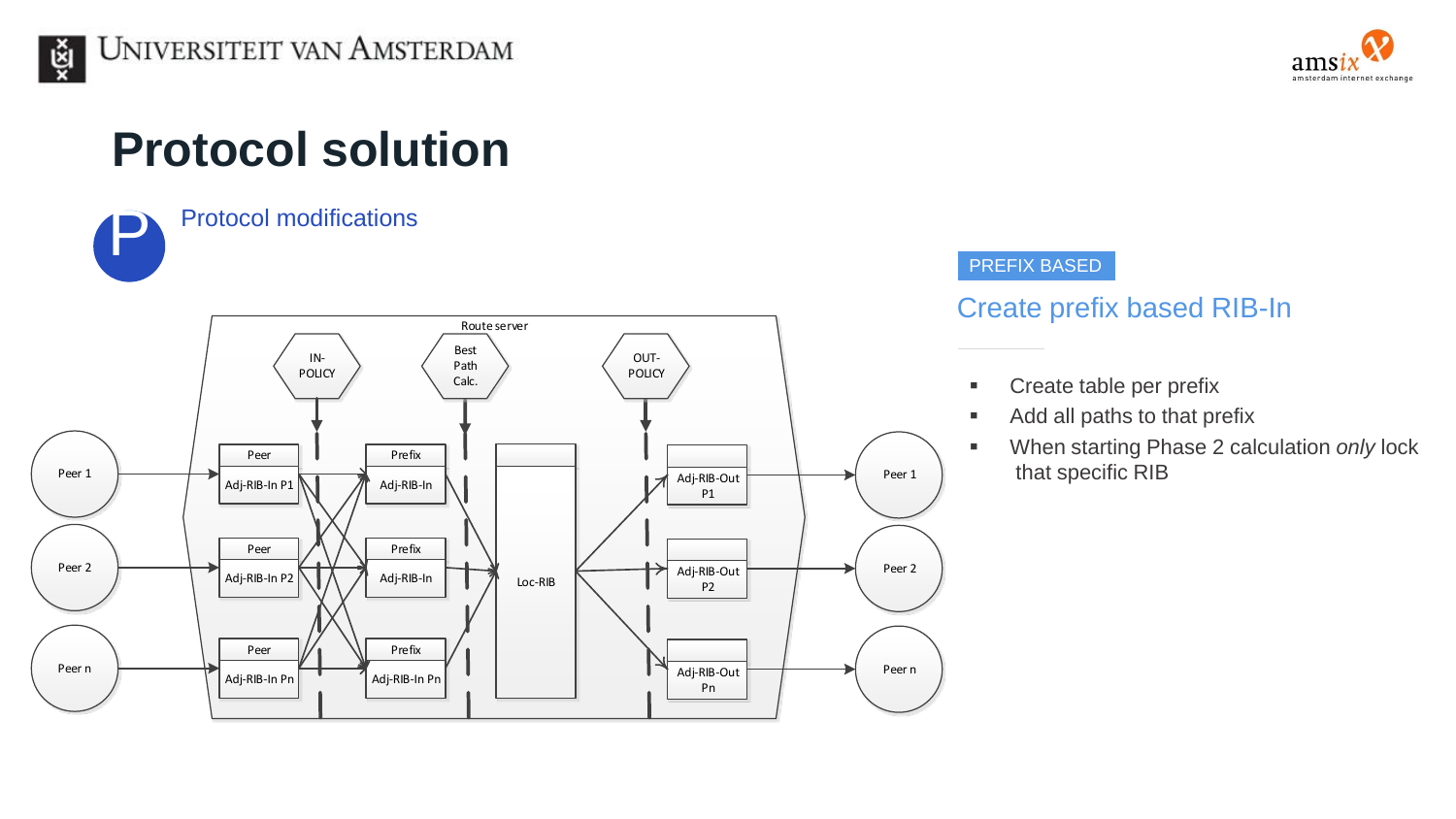# **Protocol solution**



#### **HASHING**

### Compare hash before full UPDATE

- **EXEC** Calculate hash of RIB on peer-side
- **After link-flap send hash in OPEN message**
- **RS compares hashes, if match, no need for full** UPDATE

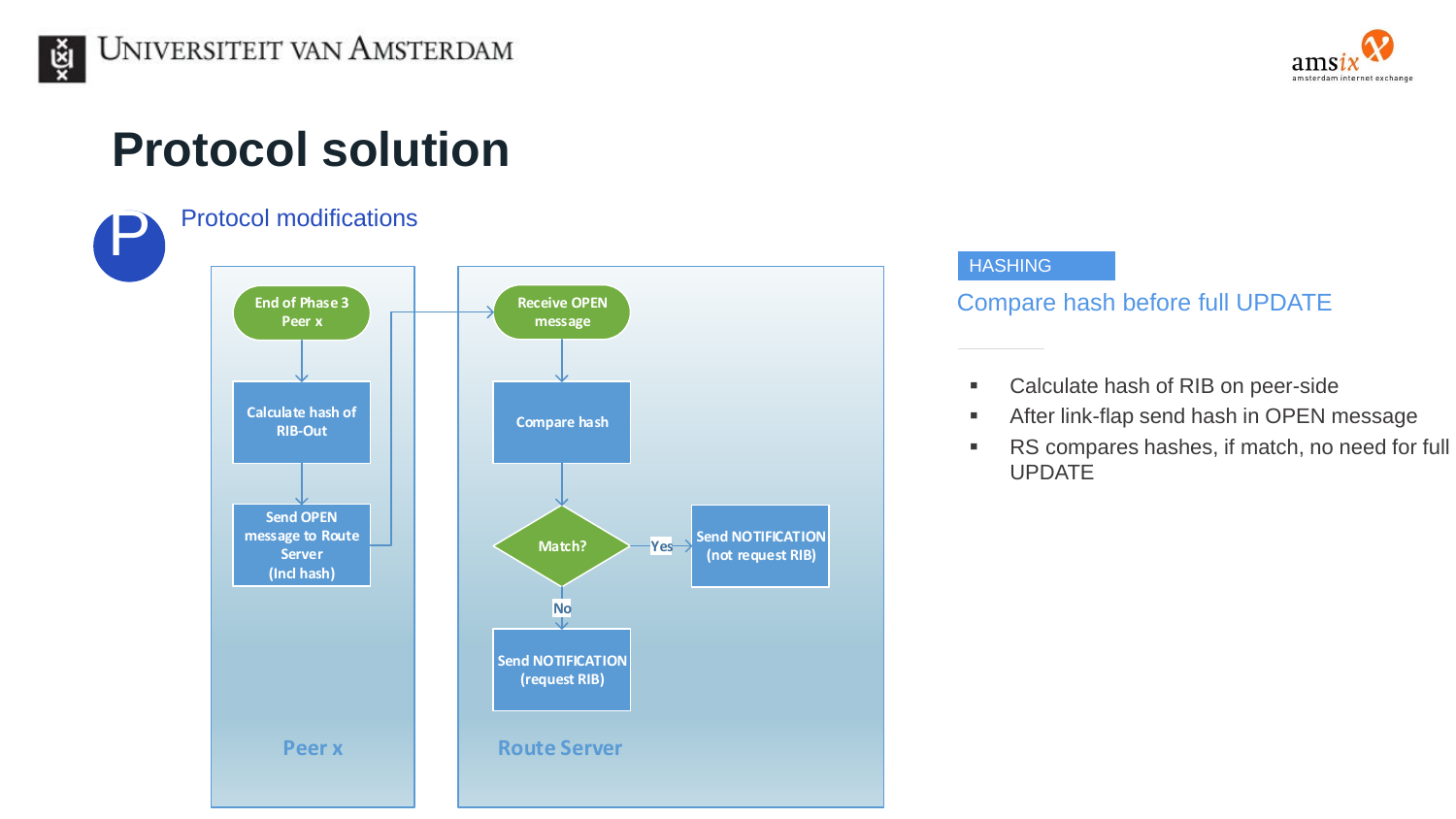

# **Implementation solution**





### eBGP BEFORE LB

- **EXECUSTOMERS** peer through load balancer
- **Peer with route server behind load balancer**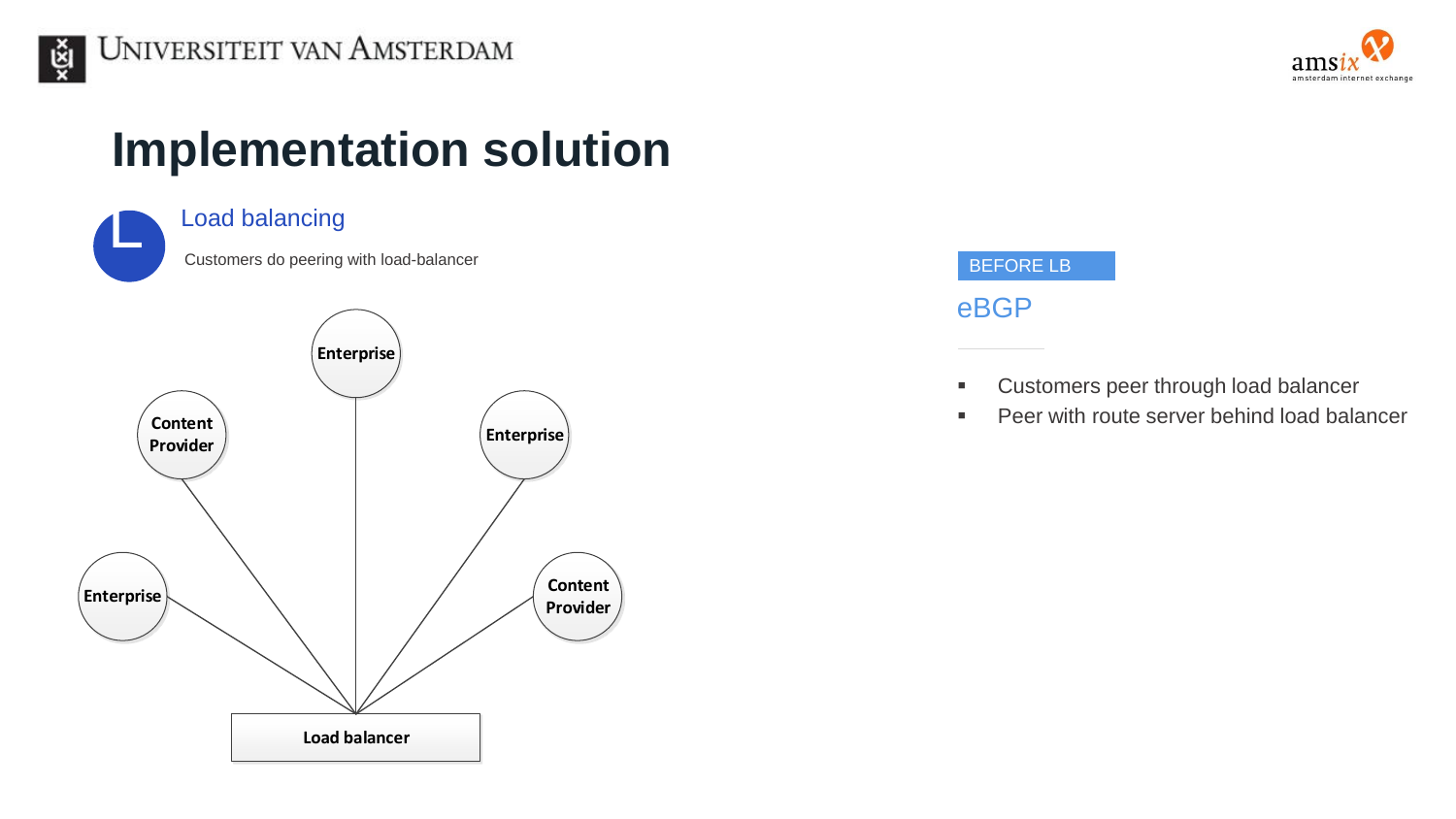



# **Implementation solution**



### Load balancing

Load-balancer balances between route servers





- **iBGP** full mesh
- **EXALGO FIGURE 1** eBGP to load-balancer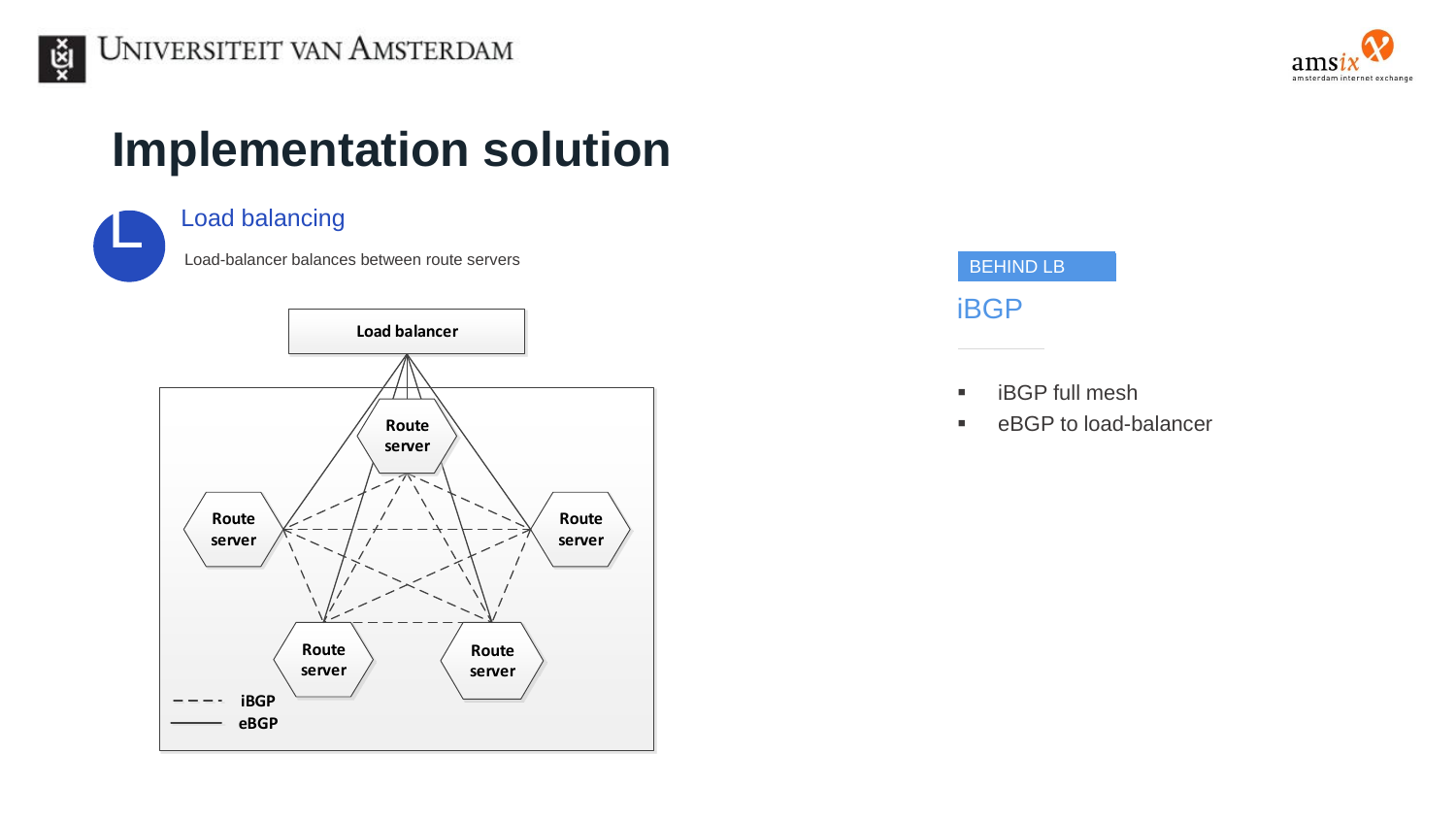

# **Future work**



Narrow down the problem as much as possible Good chances phase 1 is also not the issue



### Rule out phase 1 Benchmarking of code

Go through (open-source) code

Put timestamps, find delaying pieces of code Narrow down bottleneck



### PoC of hashing mechanism **PoC** of load balancing

Set up a proof of concept of the proposed hashing mechanism



Set up a proof of concept with load balancing Measure convergence time gain Find any caveats not identified yet

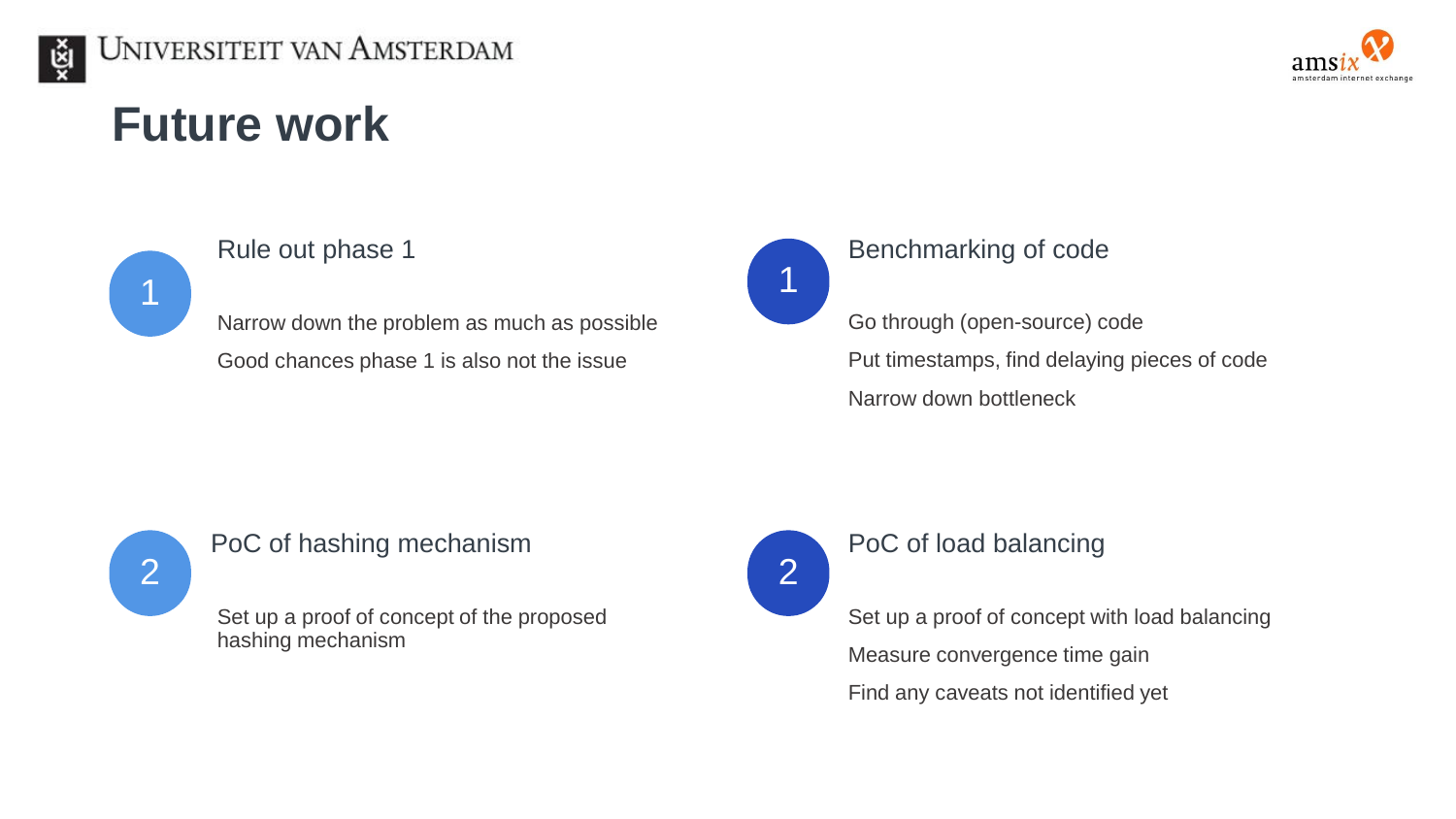



### **THANK YOU**

Any further<br>questions?